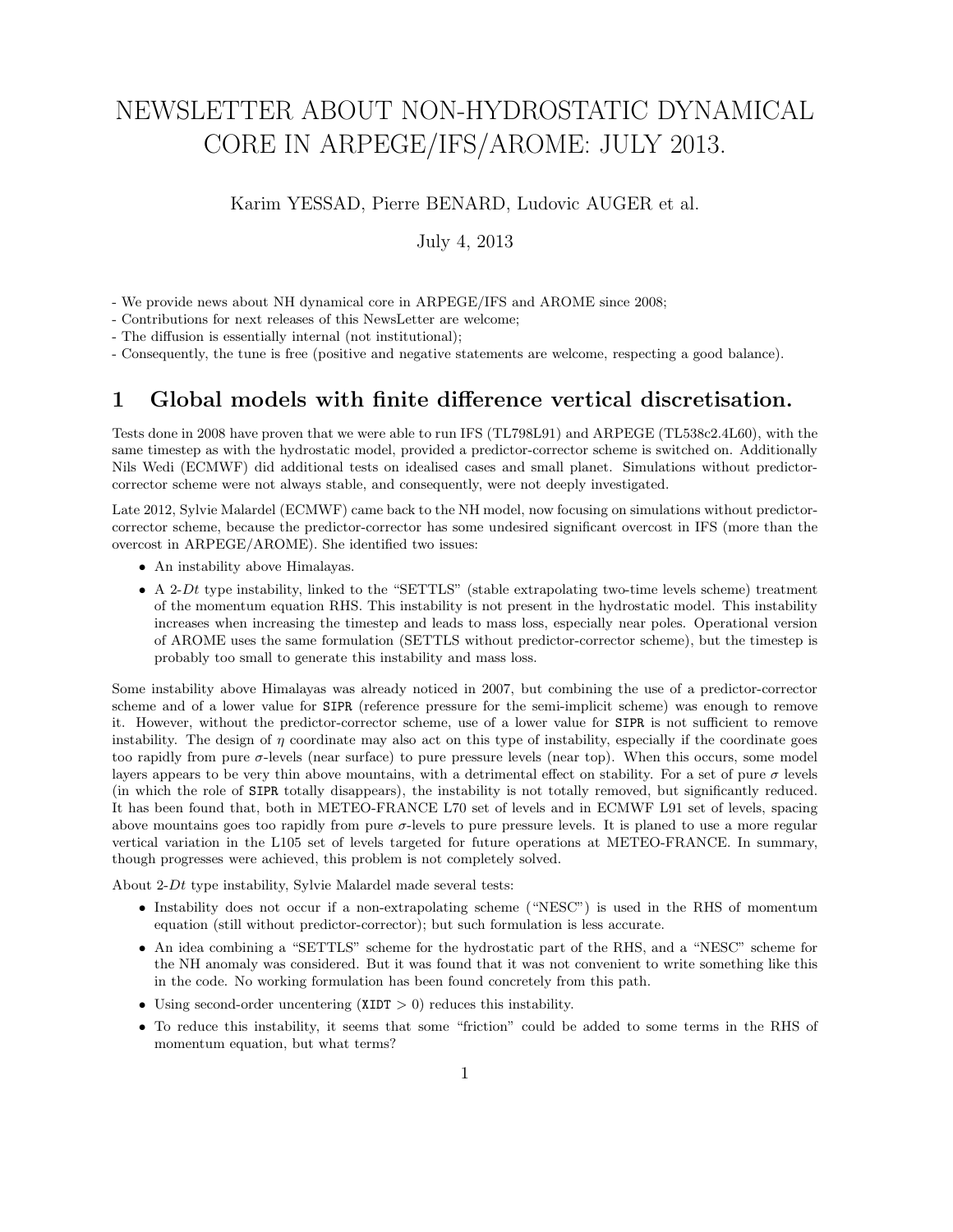• To sum-up, no satisfactory solution has been still found to remove this instability without deteriorating the accuracy.

# 2 Global models with finite elements vertical discretisation.

In 2008 we were able to run with IFS (TL798L91) and ARPEGE (TL538c2.4L60), with a scheme which combined VFEs limited to the vertical integral operators of the non-linear terms, and finite differences anywhere else (derivatives of non-linear terms, and linear terms). Stable forecasts were produced with a predictor-corrector scheme. But we will see below that these encouraging results do not extend to models with a finer horizontal resolution.

No new finding were brought in 2009, 2010, 2011 and 2012, but ALADIN partners Jozef Vivoda and Petra Smoliková continued to work on this topics, and they presented new results in April 2013 (during an all staff ALADIN meeting at Reykjavik). One of these results could be sum-up as follows: redefining the finite-element basis (and maybe too the definition of  $\eta$  used in the VFE operators), the optional iterative algorithm inside the semi-implicit scheme (the one using NITERHELM) seems to converge quickly, which was not the case with the original VFE basis (note that this iterative Helmholtz SI solver is not the same thing as the –more expensive– so-called predictor-corrector implicit scheme discussed in all other parts of this paper). Jozef Vivoda and Petra Smoliková made code developments on top of CY36T1, which is now an old cycle; these developments must be updated on a more recent cycle (CY40) in order that they could be cleanly evaluated.

# 3 Limited area models with finite difference vertical discretisation.

#### 3.1 Current operational version of AROME.

AROME has been put in operations at METEO-FRANCE in December 2008, with an horizontal resolution of 2.5 km. It currently runs with 60 levels, a timestep of 60 s, and a two-time level Semi-Lagrangian scheme (2TLSL) with SETTLS extrapolation. There is no predictor-corrector scheme switched on.

Some instabilities were observed in operational AROME during winter 2011-2012 in case of strong stratospheric jet. They were due to a too poor resolution of the stratopause area, which moreover was close to the model domain's top (the stratopause area actually exhibits very strong vertical gradients during some winter events, in extra-tropical areas). These instabilities have been removed in operation by bounding the magnitude of horizontal winds in coupling files (this ad hoc modification is a temporary one). For operational configurations, a special care should be taken to design levels with a correctly-resolved stratopause, or a model domain's top below the stratopause.

#### 3.2 Finer resolution configurations.

Various tests have been done with finer horizontal and vertical resolutions. The future expected operational version of AROME will use a resolution of 1.3 km and a L90 set of levels. Model top has been lowered to 10 hPa (i.e. below the stratopause located near 1hPa) to avoid instabilities linked with strong top-stratospheric jet. It is expected to use a timestep of 45 s, with a "cheap" predictor-corrector scheme (option LPC CHEAP). Results of tests done with a 1.3 km version of AROME can be sum-up as follows:

- This configuration has been tested with various sets of 90 vertical levels (varying the lowest level between 1 and 10 m). Extensive tests on one case (Xynthia storm) have shown that the best compromise between numerical stability and physical results is to take a lowest level at 5 m.
- Various tests have been done with the L90 set of vertical levels with lowest level at 5 m. Runs are stable with a timestep of 45 s if a cheap predictor-corrector scheme is switched on. A significantly smaller timestep would be required if predictor-corrector scheme was switched off, since in this case, even runs with a timestep of 30 s are not always stable. The overcost of the LPC\_CHEAP has been found to be quite small in AROME.
- Compared to the operational version of AROME (60 levels, 2.5 km), AROME-1.3km-L90 provides improvements on a subset of meteorological quantities like horizontal wind at 10 m, gusts, rainfall, size of convective cells. Impacts of increasing horizontal resolution is more important than those obtained when increasing vertical resolution.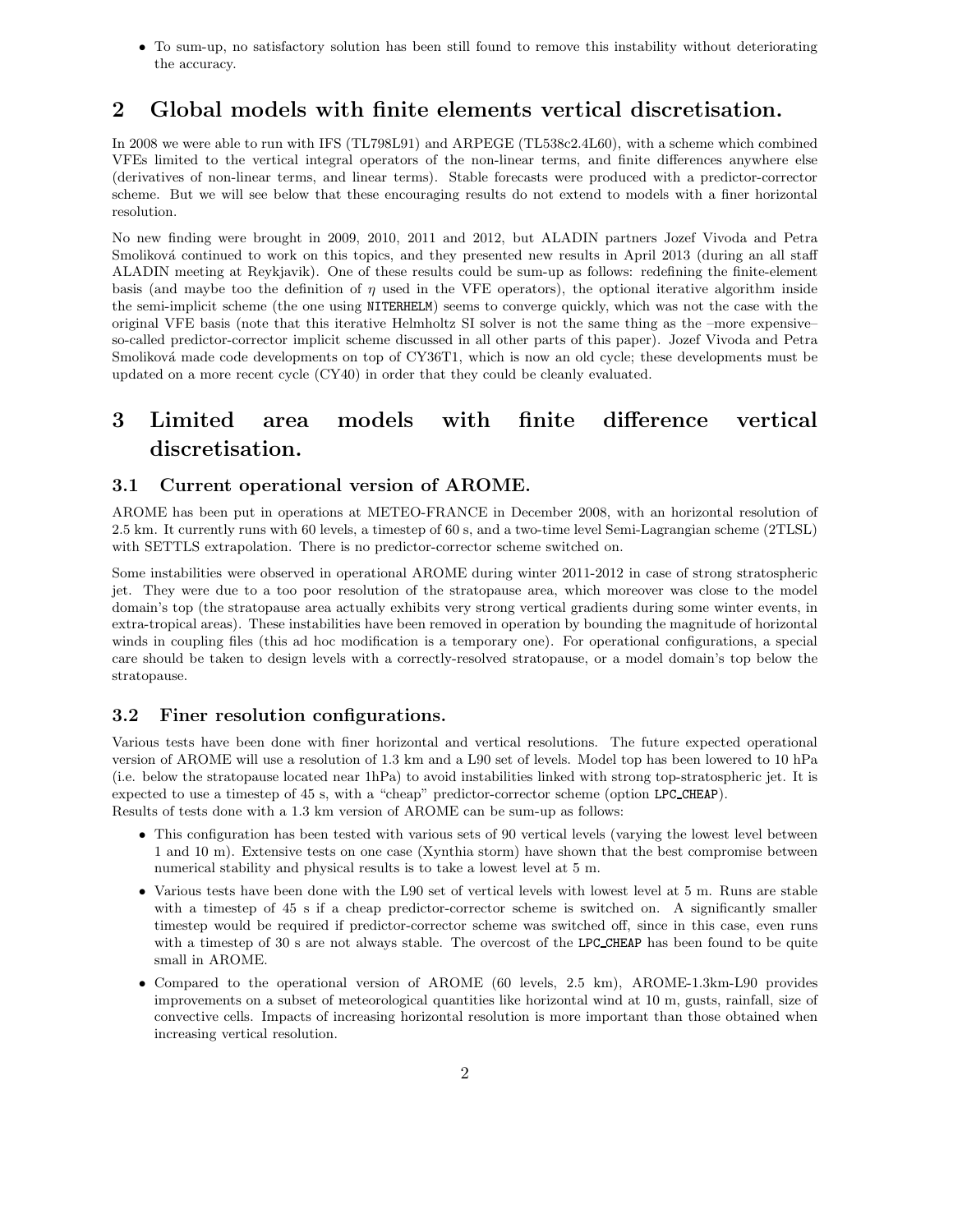Several cases have been tested so far in Meteo-France with an AROME model using a 0.5 km resolution grid.

- The first tests were performed to investigate a possible steep slope issue. With a sufficiently small timestep this configuration seems to be stable. The meteorological situations chosen were summer convective events, the rain fields seemed more realistic with better scores compared to the 2.5 km model.
- The Xynthia tempest situation was also run, with realistic orographic patterns, although on this situation the 2.5 km model already performed well.
- Another 0.5 km resolution configuration was designed in order to run on a 200x200 grid points domain around the Roissy-CDG airport. This model was set up as part of a SESAR 12.2.2 project in order to provide an input for a wake vortices prediction model.
- A PRACE project was submitted to run on the CURIE high-performance computer ( $\simeq 80000$  cores) with the goal to investigate a Mediterranean cyclogenesis as well as measuring the scalability of AROME on a few tens of thousands of computing cores. The first results show a good scalability up to 8000 cores.

For all these tests the 500m configuration is very similar to the current AROME 2.5 km configuration. The predictor-corrector scheme is activated with a time step between 10s and 20s depending on the orography of the domain. After some testing the shallow convection scheme was kept with its initial settings.

## 4 Limited area models with finite elements (VFE) vertical discretisation.

Some tests have been done with AROME-2.5km-L60 on one situation, simply changing finite difference into VFE in limited parts of the system (VFE are applied on vertical integrals, not on vertical derivatives, and finite difference vertical discretisation is kept for linear terms, to match constraint C1). Contrary to what was observed for a 10 km mesh-size global model, runs may be unstable. Tests have also been done with a timestep of 10 s instead of 60 s: that does not solve this instability (model blows up at the same range). Changing semi-implicit tunable constants does not solve anything.

Improvement could come from the work done by Jozef Vivoda and Petra Smoliková (see above).

### 5 Testing alternative dynamical cores.

Juan Simarro and Mariano Hortal (Spain) have started to evaluate an alternative NH dynamical core in HIRLAM: based on Z-vertical coordinate, with VFE, using Φ and w as NH prognostic variables. Work is still in progress, there are still issues. No code entered our LAM model. It seems that Juan Simarro and Mariano Hortal have now stopped to work on this topic, they would rather examine Jozef Vivoda and Petra Smoliková proposals.

ECMWF also plans to study alternative formulations of the governing equations themselves (anelastic and/or quasi-anelastic systems). In 2009 and 2010 Nils Wedi tried to find a quasi-anelastic formulation, but apparently he did not yet succeed to find an acceptable one. After that he switched to other actions. Christian Kuehnlein is now working on this topic, and future releases of this newsletter will provide more details about the work done.

There is now a brainstorming in Meteo-France about specifications of the dynamical cores which could be used after 2025. Some questions have been raised:

- High scalability on machines which might reach millions of processors with distributed memory.
- What type of vertical coordinate above steep slopes? It is not guaranteed that terrain-following vertical coordinates could still be used with slopes above 70%.
- Spectral representation could be abandoned for horizontal discretisation. Alternative grid-point discretisations must be examined.
- To sum-up, a lot of "possibles" exist, one must find the ones which will improve NWP and this is not an easy task.

ECMWF is in a similar prospective process as well (on a shorter term). Based on the widely accepted very small impact of using NH systems with grid-meshes of 10 km, the official deadline for an operational NH model at ECMWF has currently been delayed to the date when the grid-mesh will reach 5 km. The strategy for being able to have such an NH NWP system in operations at ECMWF at this date still lies on three avenues: